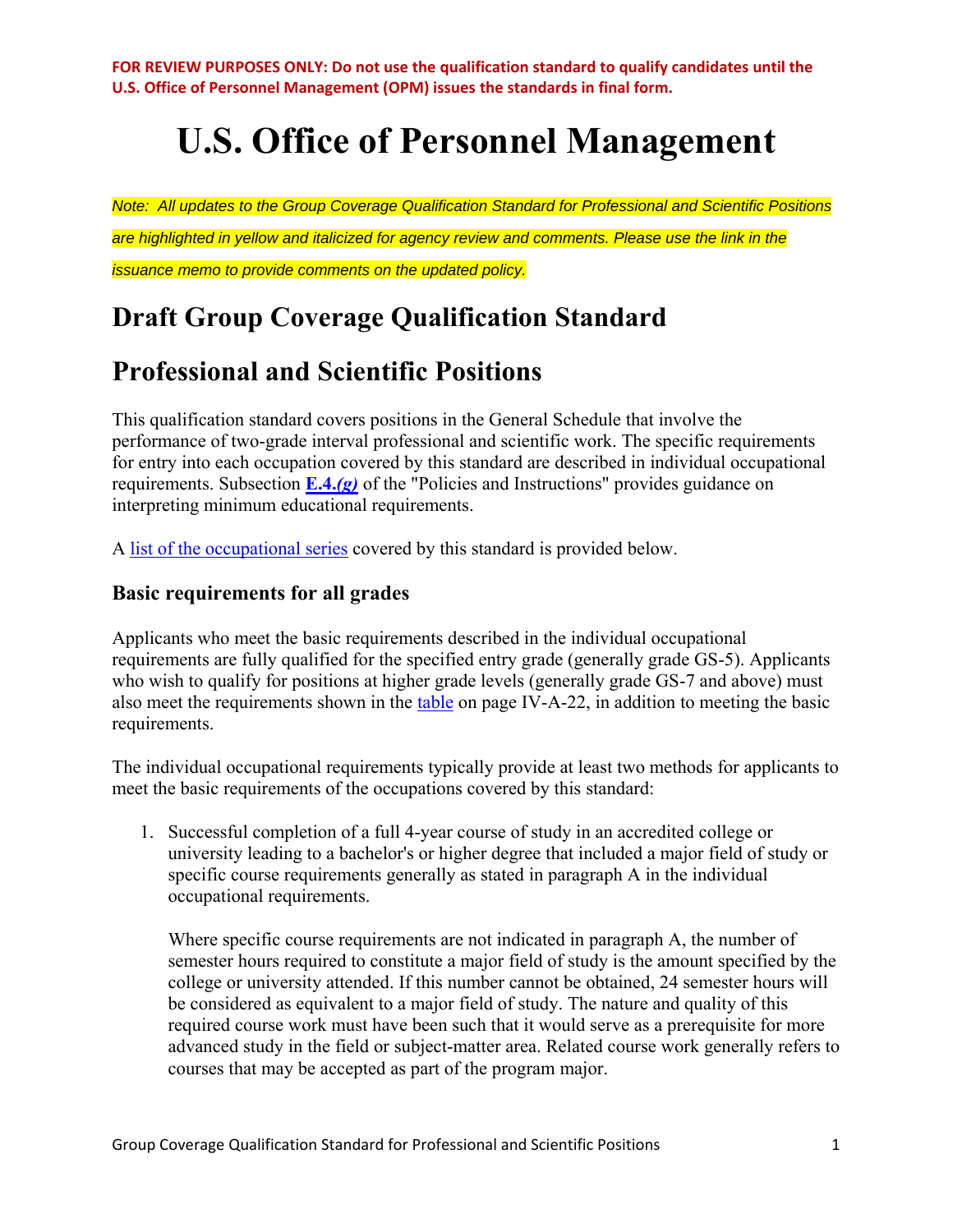2. Appropriate combination of education and experience that is typically specified in paragraph B of the individual occupational requirements. The "paragraph B" method generally requires that an applicant possess a core of educational credit, such as described in paragraph A above, plus additional education and/or experience. The method of determining the number of semester hours required to constitute a major field of study is the same as described in paragraph A.

The quality of the combination of education and experience must be sufficient to demonstrate that the applicant possesses the knowledge, skills, abilities, and *competencies* required to perform work in the occupation, and is comparable to that normally acquired through the successful completion of a full 4-year course of study with a major in the appropriate field. In addition to courses in the major and related fields, a typical college degree would have included courses that involved analysis, writing, critical thinking, research, etc. These courses would have provided an applicant with skills and abilities sufficient to perform progressively more responsible work in the occupation. Therefore, creditable experience should have demonstrated similarly appropriate skills or abilities needed to perform the work of the occupation.

The individual occupational requirements for some series make no provision for combining experience and education. Therefore, they do *not* include paragraph B provisions.

For a small number of occupations or positions covered by this standard, applicants may possess certain kinds of experience *in lieu* of education. In such cases, applicants may meet minimum qualification requirements through experience equivalent to a 4-year degree. These situations are generally described in paragraph C of the individual occupational requirements.

Applicants whose experience is used to meet the basic requirements through a paragraph B or C provision may qualify for grades above the entry level if that experience includes 1 year of specialized experience. In such cases, the specialized experience would have to be evaluated to determine if it is at the appropriate grade level in the normal line of progression.

# **Experience and education requirements for GS-7 and above**

In addition to meeting the basic entry qualification requirements, applicants must have specialized experience and/or directly related education in the amounts shown in the table below.

| <b>GRADE</b> /<br><b>POSITIONS</b> | <b>EDUCATION</b>                                                                                                                         | <b>SPECIALIZED</b><br><b>EXPERIENCE</b> | <b>ASSESSMENT</b>                                         |
|------------------------------------|------------------------------------------------------------------------------------------------------------------------------------------|-----------------------------------------|-----------------------------------------------------------|
| $GS-7$                             | 1 year of graduate-level<br>education or superior academic<br>achievement                                                                | 1 year equivalent<br>to at least GS-5   | <b>Demonstrated</b><br>competency at<br><b>GS-5</b> level |
| $GS-9$                             | 2 years of progressively higher<br>level graduate education leading<br>to a master's degree or master's or<br>equivalent graduate degree | 1 year equivalent<br>to at least GS-7   | <b>Demonstrated</b><br>competency at<br>the GS-7 level    |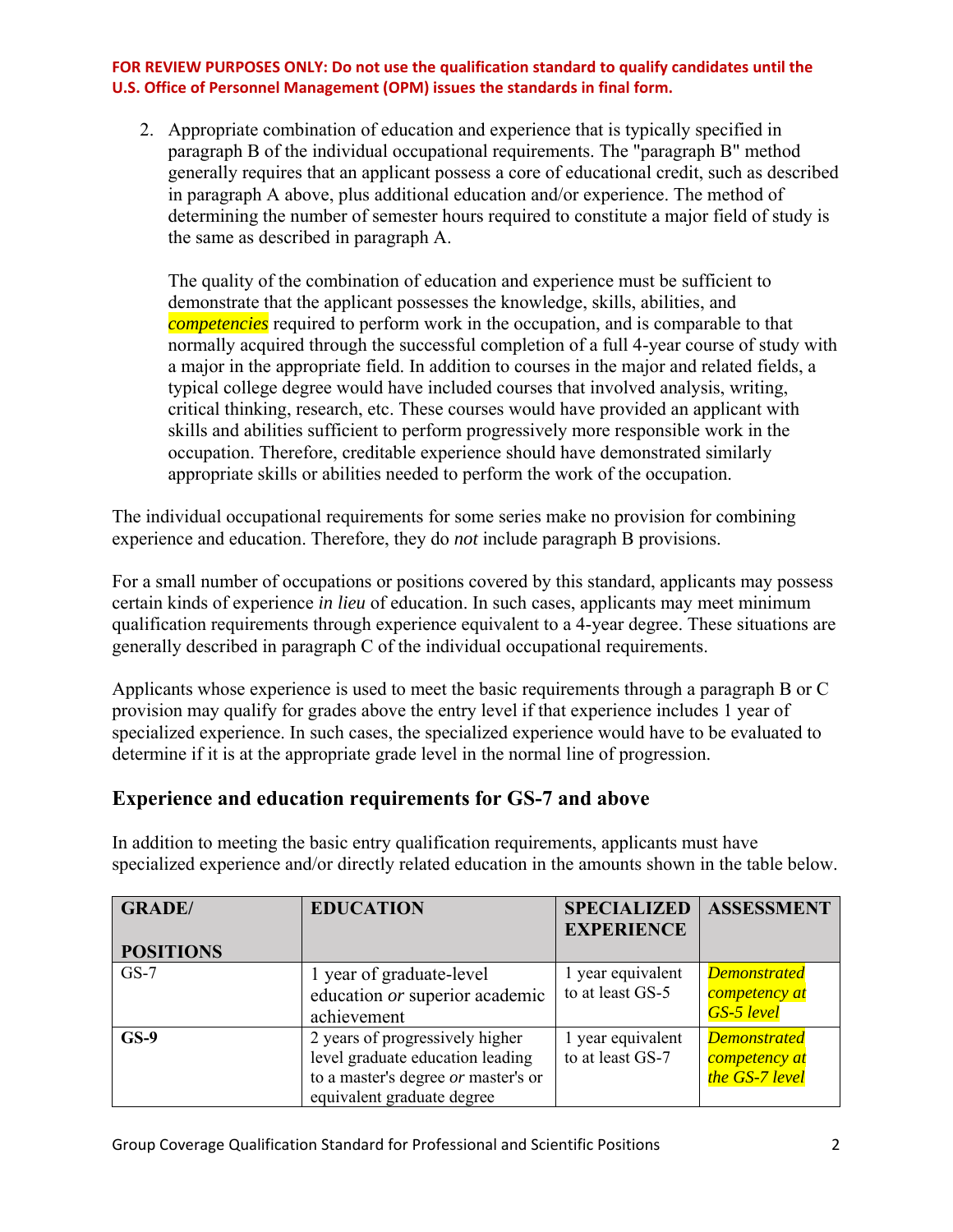| <b>GRADE</b> /<br><b>POSITIONS</b>    | <b>EDUCATION</b>                                                                                                                   | <b>SPECIALIZED</b><br><b>EXPERIENCE</b>                    | <b>ASSESSMENT</b>                                                     |  |
|---------------------------------------|------------------------------------------------------------------------------------------------------------------------------------|------------------------------------------------------------|-----------------------------------------------------------------------|--|
| $GS-11$                               | 3 years of progressively higher<br>level graduate education leading<br>to a Ph.D. degree or Ph.D. or<br>equivalent doctoral degree | 1 year equivalent<br>to at least GS-9                      | <b>Demonstrated</b><br>competency at<br>the GS-9 level                |  |
| GS-12 and above                       |                                                                                                                                    | 1 year equivalent<br>to at least next<br>lower grade level | <b>Demonstrated</b><br>competency at<br>the next lower<br>grade level |  |
| <b>Research Positions</b>             |                                                                                                                                    |                                                            |                                                                       |  |
| $GS-11$<br>research positions         | Master's or equivalent graduate<br>degree                                                                                          | 1 year equivalent<br>to at least GS-9                      | <b>Demonstrated</b><br>competency at<br><b>GS-9</b> level             |  |
| $GS-12$<br>research positions         | Ph.D. or equivalent doctoral<br>degree                                                                                             | 1 year equivalent<br>to at least GS-11                     | <b>Demonstrated</b><br>competency at<br>the GS-11 level               |  |
| GS-13 and above<br>research positions |                                                                                                                                    | 1 year equivalent<br>to at least next<br>lower grade level | <b>Demonstrated</b><br>competency at<br>the next grade<br>level       |  |

#### *NOTE: Education and experience may be combined for all grade levels for which both education and experience are acceptable.*

While the levels of experience shown for most positions covered by this standard follow the grade level progression pattern outlined in the table, users of the standard should refer to **[E.3.](https://www.opm.gov/policy-data-oversight/classification-qualifications/general-schedule-qualification-policies/)***(p)* in the "Policies and Instructions" for guidance on crediting experience for positions with different lines of progression.

Combining Education and Experience: When combining education with experience, first determine the applicant's total qualifying education as a percentage of the education recommended for the grade level; then determine the applicant's experience as a percentage of the experience recommended for the grade level; finally, add the two percentages. The total percentage must equal at least 100 percent to qualify an applicant for that grade level. For example, an applicant for a GS-184, Sociology, position has successfully completed 60 undergraduate semester hours, including 24 semester hours in sociology, and, in addition, has 2 full-time years of appropriate experience that demonstrates that the applicant possesses the necessary analytical and communication skills. The applicant would qualify for GS-5, since the 60 semester hours (the equivalent of 2 years of undergraduate education, or 50 percent of the total requirement) were supplemented by 2 additional years of appropriate experience that provided the remaining 50 percent of the total required education and experience.

Specialized Experience: Experience that equipped the applicant with the particular knowledge, skills, abilities, and *competencies* to perform successfully the duties of the position, and that is typically in or related to the work of the position to be filled. To be creditable, specialized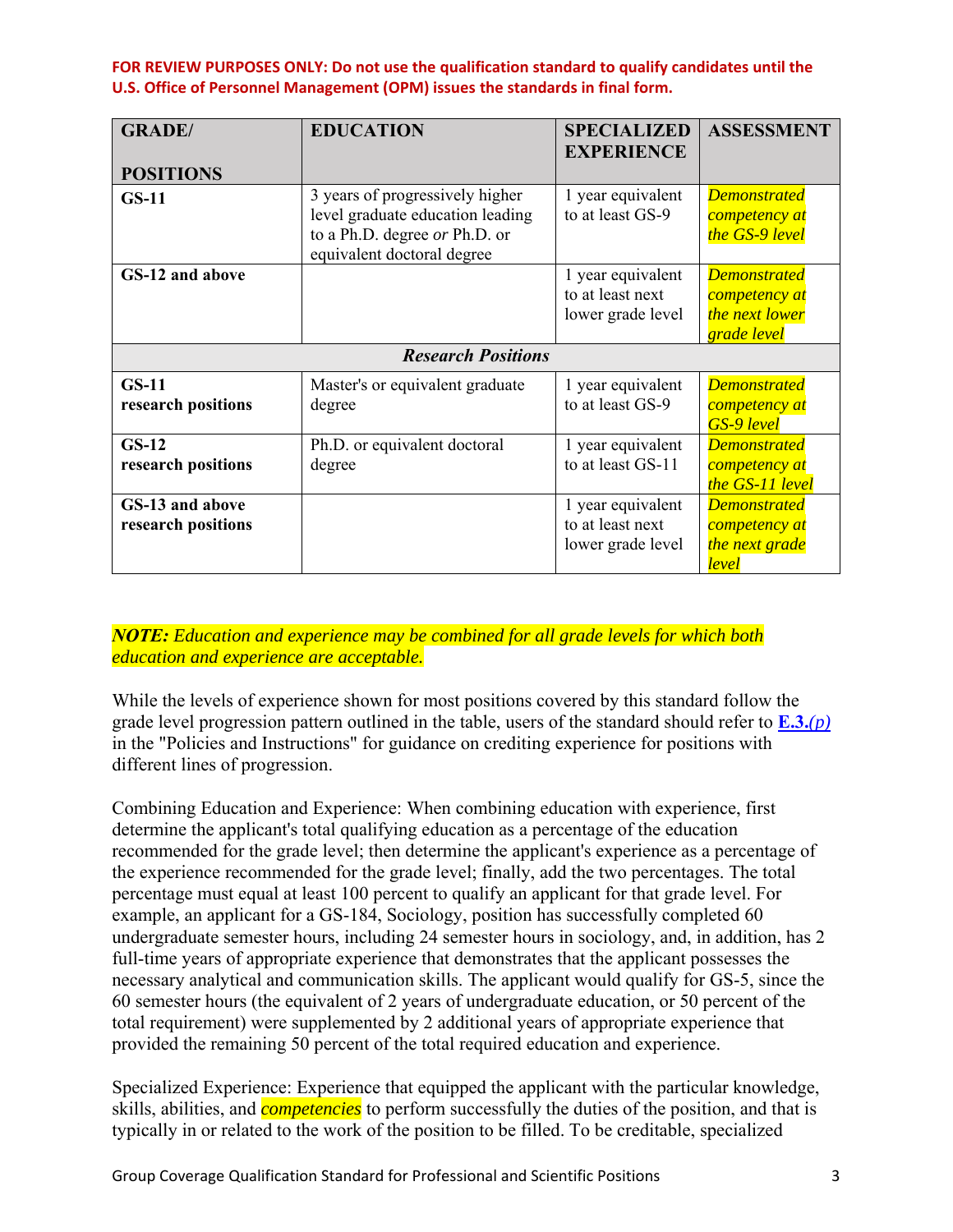experience must have been equivalent to at least the next lower grade level in the normal line of progression for the occupation in the organization.

Superior Academic Achievement: The superior academic achievement provision is applicable to all occupations covered by this standard. See the "General Policies and Instructions" for specific guidance on applying the superior academic achievement provision.

Graduate Education: Completion of graduate level education in the amounts shown in the table, in addition to meeting the basic requirements, is qualifying for positions at grades GS-7 through GS-11, and GS-12 research positions if it provided the knowledge, skills, abilities, and *competencies* necessary to do the work. One year of full-time graduate education is considered to be the number of credit hours that the school attended has determined to represent 1 year of fulltime study. If that number cannot be obtained from the school, 18 semester hours should be considered an academic year of graduate study. Part-time graduate education is creditable in accordance with its relationship to a year of full-time study at the school attended.

Research Positions: Positions that primarily involve scientific inquiry or investigation, or research-type exploratory development of a creative or advanced scientific nature, where the knowledge required to perform the work successfully is typically and primarily acquired through graduate study (master's or equivalent degree for GS-11, Ph.D. or equivalent for GS-12). The work is such that the academic preparation will equip the applicant to perform the full range of professional work of the position after a short orientation period.

- 1. Qualification on the basis of competency-based assessment. Unless there is a legal licensure requirement for those practicing in a relevant field and jurisdiction OR a legal requirement that individuals possess a specified degree to perform their work, all candidates for a vacancy shall have the opportunity to take a competency-based assessment examination. All candidates that surpass an agency's predetermined cutoff score for qualifying applicants shall be considered minimally qualified for that position.
- 2. Qualification on the basis of education--Applicants for such research positions can be considered qualified for GS-11 if they possess an appropriate master's or equivalent graduate degree, and qualified for GS-12 if they possess a Ph.D. or equivalent doctoral degree.
- 3. Qualification on the basis of experience--Applicants who furnish positive evidence that they have performed highly creative or outstanding research that has led or can lead to major advances in a specific area of research, to a major advance in the discipline or field of science involved, or to major advances in science in general, can be rated under this provision for highly demanding research positions requiring similar abilities. Under these circumstances, applicants can be rated eligible for the next higher grade level above that for which they would normally be rated, provided they have not been rated eligible at this higher grade on the basis of meeting the graduate study requirements described in paragraph 1 above. To receive this rating, the work must have been creative in the sense that it developed a basic principle, product, concept, method, approach, or technique, or provided a body of basic information that opened the way for a major advance in the discipline or field of science involved, or to advances in science in general, by providing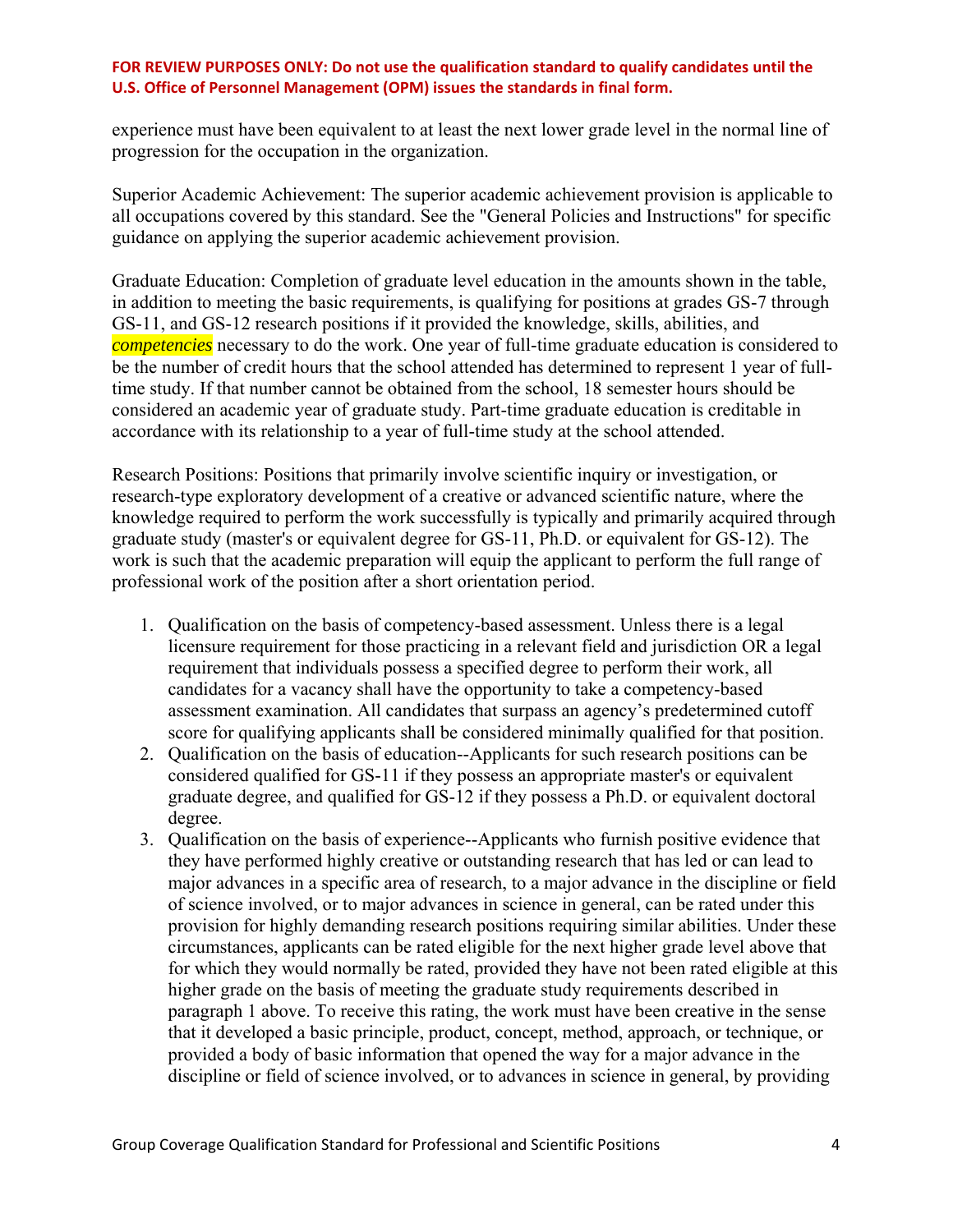a method of solving other problems, opening areas of research, or providing the means of exploiting the application of science in a major area.

Applicants cannot receive an "extra" grade for education, and an additional "extra" grade for appropriate experience.

Combination of Graduate Education and Professional Experience: Combinations of successfully completed graduate level education and specialized experience may be used to meet total experience requirements. Only graduate level education in excess of the amount required for the next lower grade level may be combined with experience. For example, an applicant with 6 months of appropriate experience equivalent to GS-7 (50 percent of the experience requirement for GS-9) and 27 semester hours of appropriate graduate education (50 percent of the education requirement for GS-9, in excess of that required for GS-7) would be qualified for a GS-9 position (assuming that there is no evidence that the attended college or university requires more than 18 semester hours as equivalent to a year of graduate study).

*Note: Federal agencies may use any of the three methods described above to determine which candidates qualify for job openings, subject to legal requirements. Federal agencies must conduct thorough job analysis to identify the specialized knowledge, skills, abilities, and competencies needed for every employment action (5 CFR 300.103). Subject matter experts should participate in the hiring and selection process to identify highly skilled talent through the use of assessments. Federal agencies must take a holistic approach and apply further analysis of applicant's credentials and experiences to determine if minimum qualifications are met, but applicants may not be excluded from consideration without fully vetting the candidates entire background and experience.* 

### **Using selective factors for positions covered by this standard**

There are a variety of situations where agencies would be warranted in limiting consideration to applicants who possess the particular qualifications required to perform the work of positions covered by this standard. For example, an agency may require specific kinds of training appropriate for filling positions concerned with scientific research and development activities, or may require specific educational courses or combinations of courses (where the individual occupational requirements permit applicants to qualify based on several combinations of educational course work) to meet other specialized agency requirements. An agency filling an international economist position may require knowledge of international economics. In this case, since applicants can qualify on the basis of education, the agency may require certain types of educational courses. Similarly, in some cases, consideration may be limited only to those applicants who possess an appropriate license, registration, or certification, if possession of such is determined to be necessary for carrying out the responsibilities of a position and/or required by statute.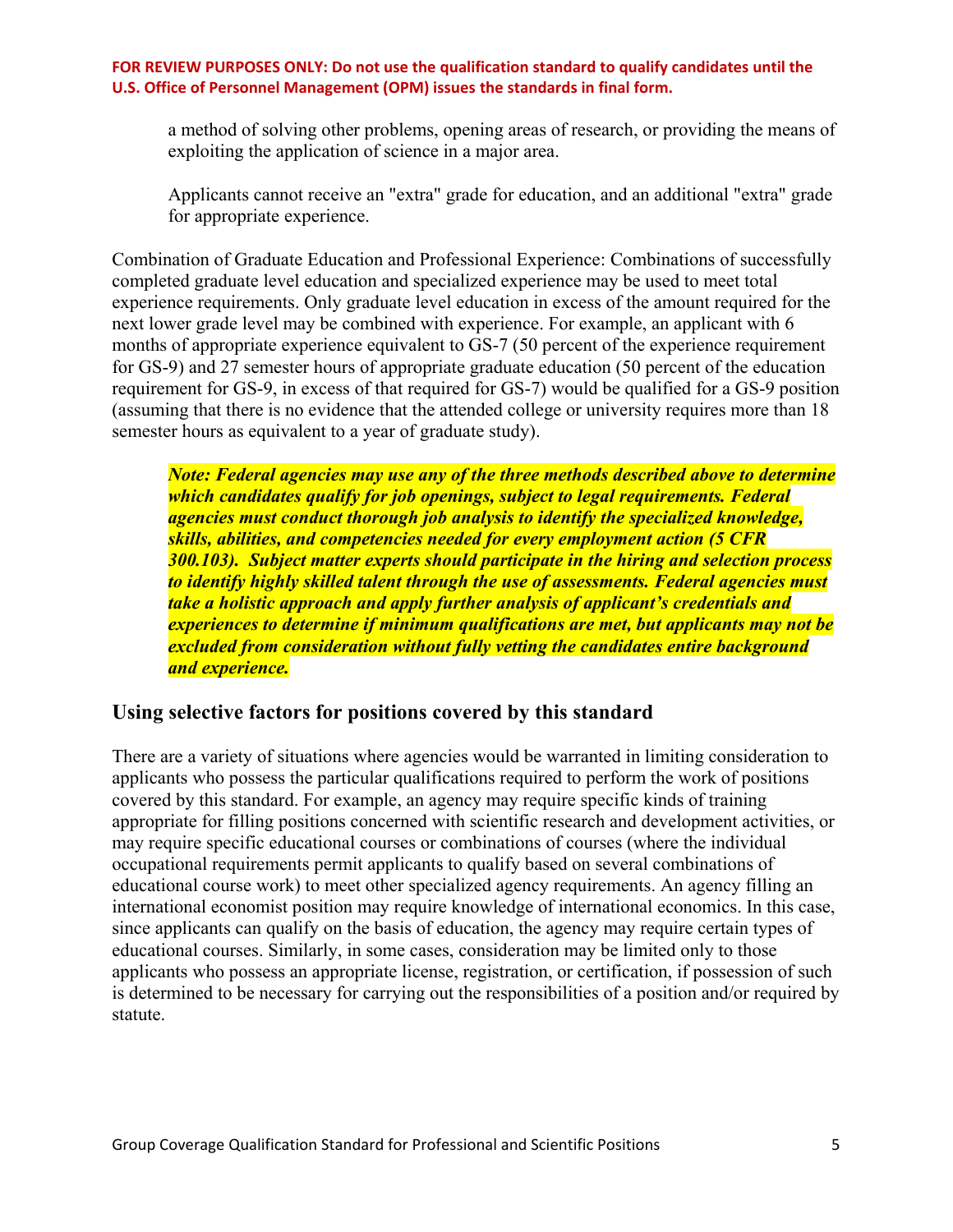### **Occupational Coverage**

A list of the occupational series covered by this qualification standard is provided below. All occupational series covered by this standard have individual occupational requirements.

[GS-020 Community Planning](https://www.opm.gov/policy-data-oversight/classification-qualifications/general-schedule-qualification-standards/0000/community-planning-series-0020/) [GS-101 Social Science](https://www.opm.gov/policy-data-oversight/classification-qualifications/general-schedule-qualification-standards/0100/social-science-series-0101/) [GS-110 Economist](https://www.opm.gov/policy-data-oversight/classification-qualifications/general-schedule-qualification-standards/0100/economist-series-0110/) [GS-130 Foreign Affairs](https://www.opm.gov/policy-data-oversight/classification-qualifications/general-schedule-qualification-standards/0100/foreign-affairs-series-0130/) [GS-131 International Relations](https://www.opm.gov/policy-data-oversight/classification-qualifications/general-schedule-qualification-standards/0100/international-relations-series-0131/) [GS-140 Workforce Research and Analysis](https://www.opm.gov/policy-data-oversight/classification-qualifications/general-schedule-qualification-standards/0100/workforce-research-and-analysis-series-0140/) [GS-150 Geography](https://www.opm.gov/policy-data-oversight/classification-qualifications/general-schedule-qualification-standards/0100/geography-series-0150/) [GS-170 History](https://www.opm.gov/policy-data-oversight/classification-qualifications/general-schedule-qualification-standards/0100/history-series-0170/) [GS-180 Psychology](https://www.opm.gov/policy-data-oversight/classification-qualifications/general-schedule-qualification-standards/0100/psychology-series-0180/) [GS-184 Sociology](https://www.opm.gov/policy-data-oversight/classification-qualifications/general-schedule-qualification-standards/0100/sociology-series-0184/) [GS-185 Social Work](https://www.opm.gov/policy-data-oversight/classification-qualifications/general-schedule-qualification-standards/0100/social-work-series-0185/) [GS-190 General Anthropology](https://www.opm.gov/policy-data-oversight/classification-qualifications/general-schedule-qualification-standards/0100/general-anthropology-series-0190/) [GS-193 Archeology](https://www.opm.gov/policy-data-oversight/classification-qualifications/general-schedule-qualification-standards/0100/archeology-series-0193/) [GS-401 General Biological Science](https://www.opm.gov/policy-data-oversight/classification-qualifications/general-schedule-qualification-standards/0400/general-natural-resources-management-and-biological-sciences-series-0401/) [GS-403 Microbiology](https://www.opm.gov/policy-data-oversight/classification-qualifications/general-schedule-qualification-standards/0400/microbiology-series-0403/) [GS-405 Pharmacology](https://www.opm.gov/policy-data-oversight/classification-qualifications/general-schedule-qualification-standards/0400/pharmacology-series-0405/) [GS-408 Ecology](https://www.opm.gov/policy-data-oversight/classification-qualifications/general-schedule-qualification-standards/0400/ecology-series-0408/) [GS-410 Zoology](https://www.opm.gov/policy-data-oversight/classification-qualifications/general-schedule-qualification-standards/0400/zoology-series-0410/) [GS-413 Physiology](https://www.opm.gov/policy-data-oversight/classification-qualifications/general-schedule-qualification-standards/0400/physiology-series-0413/) [GS-414 Entomology](https://www.opm.gov/policy-data-oversight/classification-qualifications/general-schedule-qualification-standards/0400/entomology-series-0413/) [GS-415 Toxicology](https://www.opm.gov/policy-data-oversight/classification-qualifications/general-schedule-qualification-standards/0400/toxicology-series-0415/) [GS-430 Botany](https://www.opm.gov/policy-data-oversight/classification-qualifications/general-schedule-qualification-standards/0400/botany-series-0430/) [GS-434 Plant Pathology](https://www.opm.gov/policy-data-oversight/classification-qualifications/general-schedule-qualification-standards/0400/plant-pathology-series-0434/) [GS-435 Plant Physiology](https://www.opm.gov/policy-data-oversight/classification-qualifications/general-schedule-qualification-standards/0400/plant-physiology-series-0435/) [GS-436 Plant Protection and Quarantine](https://www.opm.gov/policy-data-oversight/classification-qualifications/general-schedule-qualification-standards/0400/plant-protection-and-quarantine-series-436/) [GS-437 Horticulture](https://www.opm.gov/policy-data-oversight/classification-qualifications/general-schedule-qualification-standards/0400/horticulture-series-0437/) [GS-440 Genetics](https://www.opm.gov/policy-data-oversight/classification-qualifications/general-schedule-qualification-standards/0400/genetics-series-0440/) [GS-454 Rangeland Management](https://www.opm.gov/policy-data-oversight/classification-qualifications/general-schedule-qualification-standards/0400/rangeland-management-series-0454/) [GS-457 Soil Conservation](https://www.opm.gov/policy-data-oversight/classification-qualifications/general-schedule-qualification-standards/0400/soil-conservation-series-0457/) [GS-460 Forestry](https://www.opm.gov/policy-data-oversight/classification-qualifications/general-schedule-qualification-standards/0400/forestry-series-0460/) [GS-470 Soil Science](https://www.opm.gov/policy-data-oversight/classification-qualifications/general-schedule-qualification-standards/0400/soil-science-series-0470/) [GS-471 Agronomy](https://www.opm.gov/policy-data-oversight/classification-qualifications/general-schedule-qualification-standards/0400/agronomy-series-0471/) [GS-480 General Fish and Wildlife Administration](https://www.opm.gov/policy-data-oversight/classification-qualifications/general-schedule-qualification-standards/0400/fish-and-wildlife-administration-series-0480/) [GS-482 Fishery Biology](https://www.opm.gov/policy-data-oversight/classification-qualifications/general-schedule-qualification-standards/0400/fish-biology-series-0482/) [GS-485 Wildlife Refuge Management](https://www.opm.gov/policy-data-oversight/classification-qualifications/general-schedule-qualification-standards/0400/wildlife-refuge-management-series-0485/) [GS-486 Wildlife Biology](https://www.opm.gov/policy-data-oversight/classification-qualifications/general-schedule-qualification-standards/0400/wildlife-biology-series-0486/) [GS-487 Animal Science](https://www.opm.gov/policy-data-oversight/classification-qualifications/general-schedule-qualification-standards/0400/animal-science-series-0487/) [GS-510 Accounting](https://www.opm.gov/policy-data-oversight/classification-qualifications/general-schedule-qualification-standards/0500/accounting-series-0510/) [GS-511 Auditing](https://www.opm.gov/policy-data-oversight/classification-qualifications/general-schedule-qualification-standards/0500/auditing-series-0511/) [GS-512 Internal Revenue Agent](https://www.opm.gov/policy-data-oversight/classification-qualifications/general-schedule-qualification-standards/0500/internal-revenue-agent-series-0512/) [GS-601 General Health Science](https://www.opm.gov/policy-data-oversight/classification-qualifications/general-schedule-qualification-standards/0600/general-health-science-series-0601/)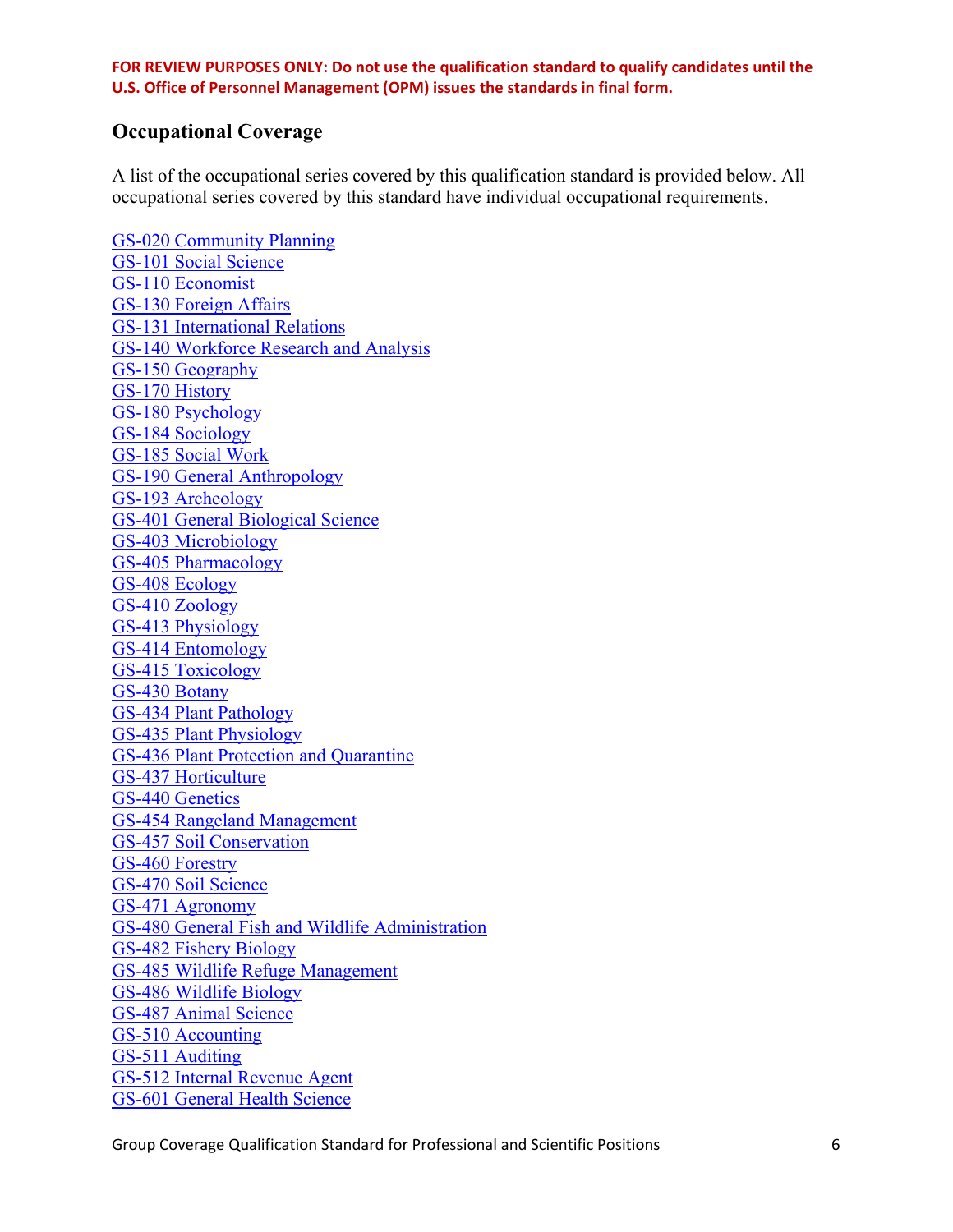[GS-630 Dietitian and Nutritionist](https://www.opm.gov/policy-data-oversight/classification-qualifications/general-schedule-qualification-standards/0600/dietition-and-nutritionist-series-0630/) [GS-631 Occupational Therapist](https://www.opm.gov/policy-data-oversight/classification-qualifications/general-schedule-qualification-standards/0600/occupational-therapist-series-0631/) [GS-633 Physical Therapist](https://www.opm.gov/policy-data-oversight/classification-qualifications/general-schedule-qualification-standards/0600/physical-therapist-series-0633/) [GS-635 Corrective Therapist](https://www.opm.gov/policy-data-oversight/classification-qualifications/general-schedule-qualification-standards/0600/kinesiotherapy-series-0635/) [GS-637 Manual Arts Therapist](https://www.opm.gov/policy-data-oversight/classification-qualifications/general-schedule-qualification-standards/0600/manual-arts-therapist-series-0637/) [GS-638 Recreation/Creative Arts Therapist](https://www.opm.gov/policy-data-oversight/classification-qualifications/general-schedule-qualification-standards/0600/recreationcreative-arts-therapist-series-0638/) [GS-639 Educational Therapist](https://www.opm.gov/policy-data-oversight/classification-qualifications/general-schedule-qualification-standards/0600/educational-therapist-series-0639/) [GS-644 Medical Technologist](https://www.opm.gov/policy-data-oversight/classification-qualifications/general-schedule-qualification-standards/0600/medical-technologist-series-0644/) [GS-665 Speech Pathology and Audiology](https://www.opm.gov/policy-data-oversight/classification-qualifications/general-schedule-qualification-standards/0600/speech-pathology-and-audiology-series-0665/) [GS-690 Industrial Hygiene](https://www.opm.gov/policy-data-oversight/classification-qualifications/general-schedule-qualification-standards/0600/industrial-hygiene-series-0690/) [GS-696 Consumer Safety](https://www.opm.gov/policy-data-oversight/classification-qualifications/general-schedule-qualification-standards/0600/consumer-safety-series-0696/) [GS-801 General Engineering](https://www.opm.gov/policy-data-oversight/classification-qualifications/general-schedule-qualification-standards/0800/general-engineering-series-0801/) [GS-803 Safety Engineering](https://www.opm.gov/policy-data-oversight/classification-qualifications/general-schedule-qualification-standards/0800/safety-engineering-series-0803/) [GS-804 Fire Protection Engineering](https://www.opm.gov/policy-data-oversight/classification-qualifications/general-schedule-qualification-standards/0800/fire-protection-engineering-series-0804/) [GS-806 Materials Engineering](https://www.opm.gov/policy-data-oversight/classification-qualifications/general-schedule-qualification-standards/0800/materials-engineering-series-0806/) [GS-807 Landscape Architecture](https://www.opm.gov/policy-data-oversight/classification-qualifications/general-schedule-qualification-standards/0800/landscape-architecture-series-0807/) [GS-808 Architecture](https://www.opm.gov/policy-data-oversight/classification-qualifications/general-schedule-qualification-standards/0800/architecture-series-0808/) [GS-810 Civil Engineering](https://www.opm.gov/policy-data-oversight/classification-qualifications/general-schedule-qualification-standards/0800/civil-engineering-series-0810/) [GS-819 Environmental Engineering](https://www.opm.gov/policy-data-oversight/classification-qualifications/general-schedule-qualification-standards/0800/environmental-engineering-series-0819/) [GS-830 Mechanical Engineering](https://www.opm.gov/policy-data-oversight/classification-qualifications/general-schedule-qualification-standards/0800/mechanical-engineering-series-0830/) [GS-840 Nuclear Engineering](https://www.opm.gov/policy-data-oversight/classification-qualifications/general-schedule-qualification-standards/0800/nuclear-engineering-series-0840/) [GS-850 Electrical Engineering](https://www.opm.gov/policy-data-oversight/classification-qualifications/general-schedule-qualification-standards/0800/electrical-engineering-series-0850/) [GS-854 Computer Engineering](https://www.opm.gov/policy-data-oversight/classification-qualifications/general-schedule-qualification-standards/0800/computer-engineering-series-0854/) [GS-855 Electronics Engineering](https://www.opm.gov/policy-data-oversight/classification-qualifications/general-schedule-qualification-standards/0800/electronics-engineering-series-0855/) [GS-858 Biomedical Engineering](https://www.opm.gov/policy-data-oversight/classification-qualifications/general-schedule-qualification-standards/0800/bioengineering-and-biomedical-engineering-series-0858/) [GS-861 Aerospace Engineering](https://www.opm.gov/policy-data-oversight/classification-qualifications/general-schedule-qualification-standards/0800/aerospace-engineering-series-0861/) [GS-871 Naval Architecture](https://www.opm.gov/policy-data-oversight/classification-qualifications/general-schedule-qualification-standards/0800/naval-architecture-series-0871/) [GS-880 Mining Engineering](https://www.opm.gov/policy-data-oversight/classification-qualifications/general-schedule-qualification-standards/0800/mining-engineering-series-0880/) [GS-881 Petroleum Engineering](https://www.opm.gov/policy-data-oversight/classification-qualifications/general-schedule-qualification-standards/0800/petroleum-engineering-series-0881/) [GS-890 Agricultural Engineering](https://www.opm.gov/policy-data-oversight/classification-qualifications/general-schedule-qualification-standards/0800/agricultural-engineering-series-0890/) [GS-892 Ceramic Engineering](https://www.opm.gov/policy-data-oversight/classification-qualifications/general-schedule-qualification-standards/0800/ceramic-engineering-series-0892/) [GS-893 Chemical Engineering](https://www.opm.gov/policy-data-oversight/classification-qualifications/general-schedule-qualification-standards/0800/chemical-engineering-series-0893/) [GS-894 Welding Engineering](https://www.opm.gov/policy-data-oversight/classification-qualifications/general-schedule-qualification-standards/0800/welding-engineering-series-0894/) [GS-896 Industrial Engineering](https://www.opm.gov/policy-data-oversight/classification-qualifications/general-schedule-qualification-standards/0800/industrial-engineering-series-0896/) [GS-1015 Museum Curator](https://www.opm.gov/policy-data-oversight/classification-qualifications/general-schedule-qualification-standards/1000/museum-curator-series-1015/) [GS-1221 Patent Adviser](https://www.opm.gov/policy-data-oversight/classification-qualifications/general-schedule-qualification-standards/1200/patent-adviser-series-1221/) [GS-1223 Patent Classifying](https://www.opm.gov/policy-data-oversight/classification-qualifications/general-schedule-qualification-standards/1200/patent-classifying-series-1223/) [GS-1224 Patent Examining](https://www.opm.gov/policy-data-oversight/classification-qualifications/general-schedule-qualification-standards/1200/patent-examining-series-1224/) [GS-1226 Design Patent Examining](https://www.opm.gov/policy-data-oversight/classification-qualifications/general-schedule-qualification-standards/1200/design-patent-examining-series-1226/) [GS-1301 General Physical Science](https://www.opm.gov/policy-data-oversight/classification-qualifications/general-schedule-qualification-standards/1300/general-physical-science-series-1301/) [GS-1306 Health Physics](https://www.opm.gov/policy-data-oversight/classification-qualifications/general-schedule-qualification-standards/1300/health-physics-series-1306/) [GS-1310 Physics](https://www.opm.gov/policy-data-oversight/classification-qualifications/general-schedule-qualification-standards/1300/physics-series-1310/) [GS-1313 Geophysics](https://www.opm.gov/policy-data-oversight/classification-qualifications/general-schedule-qualification-standards/1300/geophysics-series-1313/) [GS-1315 Hydrology](https://www.opm.gov/policy-data-oversight/classification-qualifications/general-schedule-qualification-standards/1300/hydrology-series-1315/) [GS-1320 Chemistry](https://www.opm.gov/policy-data-oversight/classification-qualifications/general-schedule-qualification-standards/1300/chemistry-series-1320/) [GS-1321 Metallurgy](https://www.opm.gov/policy-data-oversight/classification-qualifications/general-schedule-qualification-standards/1300/metallurgy-series-1321/)